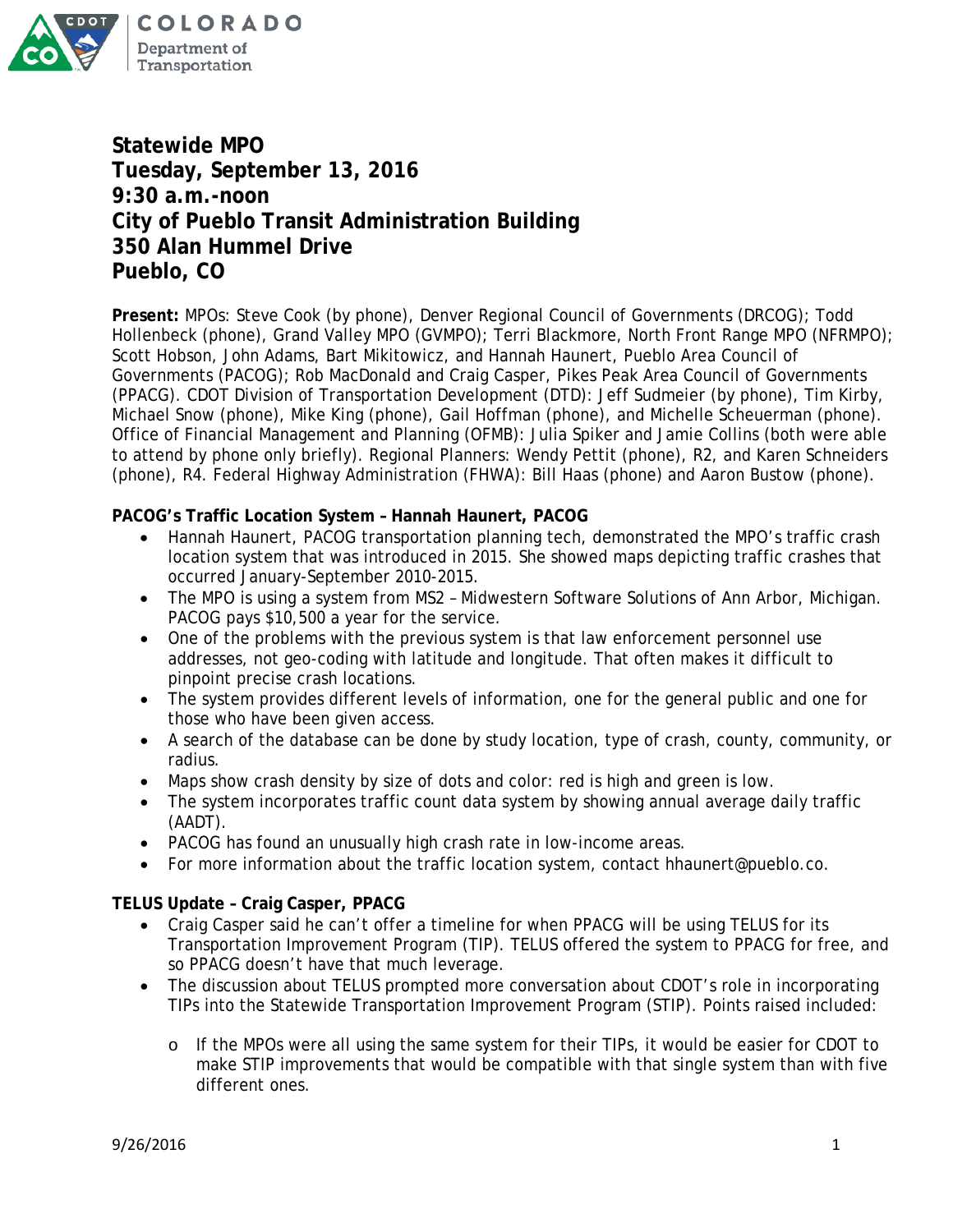- o A group made up of OFMB, DTD, and FHWA is meeting monthly about STIP improvements, including how to make it a more public-friendly document. The group currently is reviewing the FHWA planning findings about the STIP, so it hasn't had a lot of time to discuss other topics.
- o CDOT is currently implementing new software MasterWorks for program management.
- o When SAP was first introduced, the MPOs were told that they would be able to add their TIPs to it and that it would be interactive. That never happened.
- o The MPOs should be involved in CDOT discussions about STIP improvements and changes to a different platform.

## **Critical Freight Corridors Update – Jeff Sudmeier**

- A consultant team is beginning work on the Multimodal Freight Plan and the updated State Freight and Passenger Rail Plan. In October, the Statewide Transportation Advisory Committee (STAC) and the Statewide MPO group will hear more about the plan. CDOT/MPOs should share data to facilitate progress on the plan.
- Jeff pointed out a multi-page packet that constitutes CDOT's comments on the U.S. Department of Transportation's interim National Multimodal Freight Network, a network that is not tied to funding. Comments were due Sept. 6. CDOT made the following comments, among others:
	- o The 51,000-mile highway portion is too small, particularly for a western state like Colorado where highways are fewer and farther between. State DOTs should have the flexibility to propose additions to the network and the network should include at the least the Congressional High Priority Corridors. (In Colorado, these corridors are Heartland Expressway, Ports-to-Plains Corridor, and High Plains Corridor)
	- o Short line railroads such as the Great Western Railroad and the Kyle Railroad should be added for their role in connecting to Class 1 railroads
	- o Certain corrections should be made to the interim network, including replacing E-470 with Pena Boulevard for its connection to Denver International Airport.
- The Critical Urban and Rural Corridors of the National Highway Freight Network that are tied to funding don't need to be designated by Dec. 4, the deadline for designation of the National Highway Freight Corridor. That's because the critical urban and rural corridors will be not included in the national network, as was previously thought.
- Staff wants comments from CDOT Regions and MPOs by the end of September on possible critical freight corridors, compare them to mileage caps, and begin to synthesize into draft statewide designations.
- Proposed criteria for project selection of freight projects are being put together by CDOT planners; these will go to the Statewide Transportation Advisory Committee (STAC) in October.
- Comments from the MPOs:
	- o DRCOG DRCOG has been setting meetings with the idea that Dec. 4 would be the deadline for designation of Critical Freight Urban Corridors. Now there's no need to rush the process.
	- o PPACG PPACG is working on what could or should be critical urban freight corridors. Part of one suggested corridor is in a rural TPR. The MPO will need to work with CDOT Region 2 on the designation.
	- o PACOG PACOG has the same issue about a suggested corridor being both within the MPO boundaries and within a rural TPR.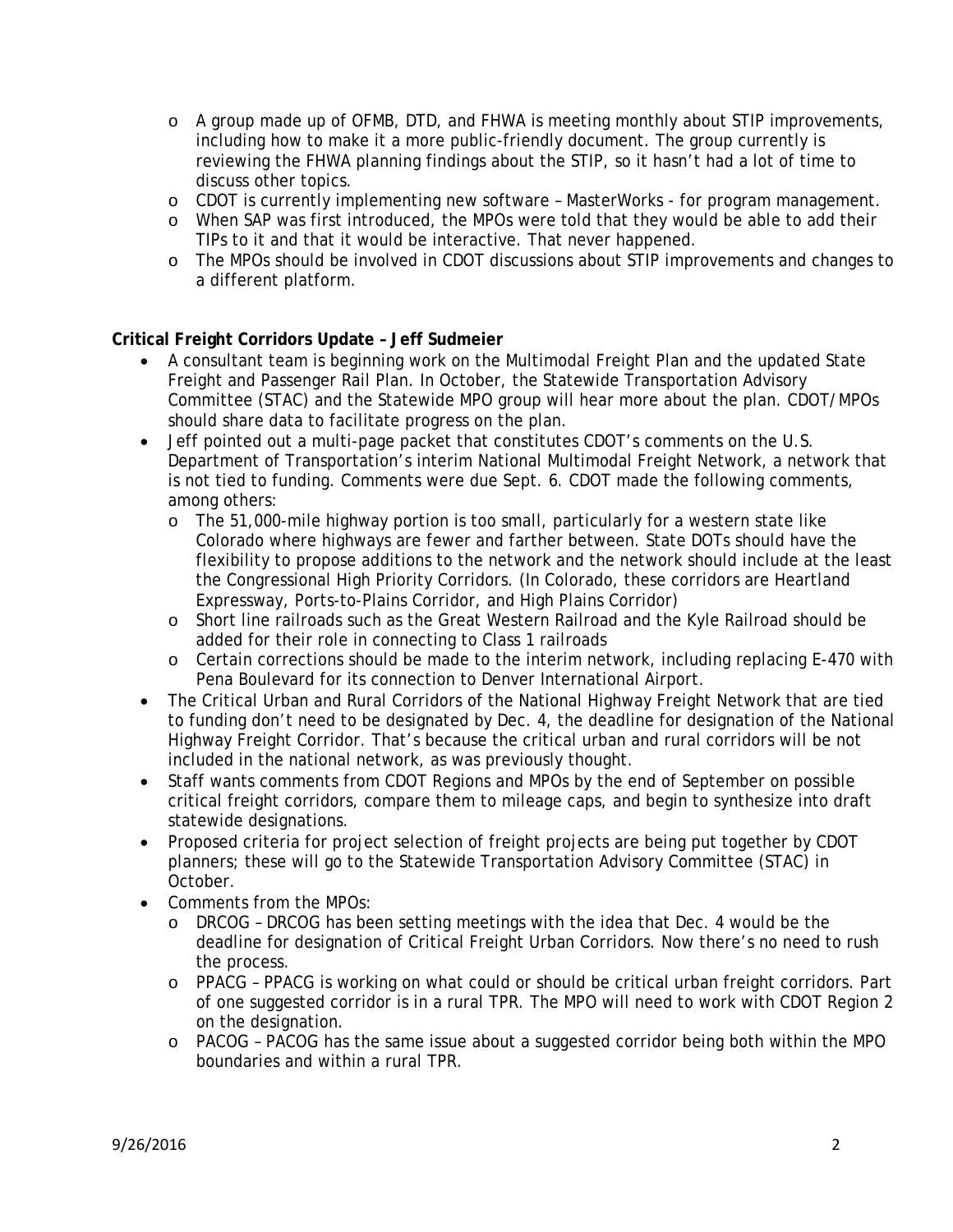### **MPO Updates – MPO Representatives**

- DRCOG: DRCOG will be sending out a request for proposals in the coming months for an active transportation plan. DRCOG is working on its new TIP. Eventually, DRCOG hopes to put in place a method to give some money to subareas. Those subareas would use their own processes to select projects. Seattle and San Francisco are among the metro areas that use a similar method. The transportation plan will be updated beginning in 2017. Because the air quality conformity determinations would be done in 2018, regionally significant projects that will spur conformity determinations may be submitted. A major update to the travel demand model is under way to make it faster and more efficient. DRCOG has been talking to NFRMPO and PPACG about using the same traffic volume assumptions for external stations at their borders. External zones are not really being modeled; rather, traffic volumes and assumed future growth is used as a model input. A DRCOG report will be coming out that will show that vehicle miles traveled (VMT) growth jumped 4 percent since 2014, the highest VMT growth since the 1990s and the largest net increase in DRCOG history. DRCOG is not planning a new travel data survey until 2020 in order to align with the next census.
- GVMPO: Technical difficulties with Zoom prevented a report from being delivered by phone.
- NFRMPO NFRMPO is expanding an existing bike plan into a non-motorized transportation plan. Becky Karasko attended a Weld County tour that highlighted the amount and types of freight. The MPO recently built a conference room and is now updating the entire office, with completion anticipated by the end of September. If staffers can't be reached by landline phones at NFRMPO, it may be because their offices have been relocated. The MPO also hopes to hire another planner soon. NFRMPO has received resumes from some great candidates. The candidates are so good that often they have accepted jobs elsewhere before interviews of all candidates have been completed. The NFRMPO transit providers are exploring an intraregional transit route connecting Greeley and Fort Collins through Windsor. Thousands of university employees (Colorado State University, the University of Northern Colorado, and Aims Community College) make the trip every day. A business group is again exploring a Regional Transportation Agency for the area. The area received a TIGER grant for I-25. Air quality conformity will be done under the old STIP. The deadline for a recent call for projects ended Sept. 9; scoring of the 16 applications received will take place Sept. 21. The new TIP is being developed. A Planning and Environmental Linkages study on US 34 and a route analysis study for Greeley-Evans Transit (GET) are both under way. Meanwhile, City of Loveland Transit (COLT) has been evicted from its transfer site.
- PPACG Staffers attended a two-day training for the Vision 0 Suite. Work on the MPO travel demand model is moving forward. PPACG will be the first tester of the UrbanSim "Light" software, which is a little more user friendly than UrbanSim. Data for each area is preloaded into UrbanSim "Light" and then PPACG staff does quality control of the data. PPACG – and other MPOs – are needing to negotiate direct and indirect rates for each transit grant received from Federal Transit Administration (FTA). FTA won't accept CDOT's rate. The rates are based on an audit. A process that seemed to go smoothly for years has suddenly been found lacking. In addition, the state legislature is questioning the way PPACG receives defense planning money directly from the U.S. Department of Defense.
- PACOG PACOG is updating the Unified Planning Work Program (UPWP) that will go to the board this month for review. A Transit Functionality Study, the first comprehensive transit plan in 15 years, is taking place. One of the items it will address is a possible relocation of transit operations, currently located in the booming Riverwalk area. Another study in the works is on different options for getting into and out of downtown Pueblo; this study will be